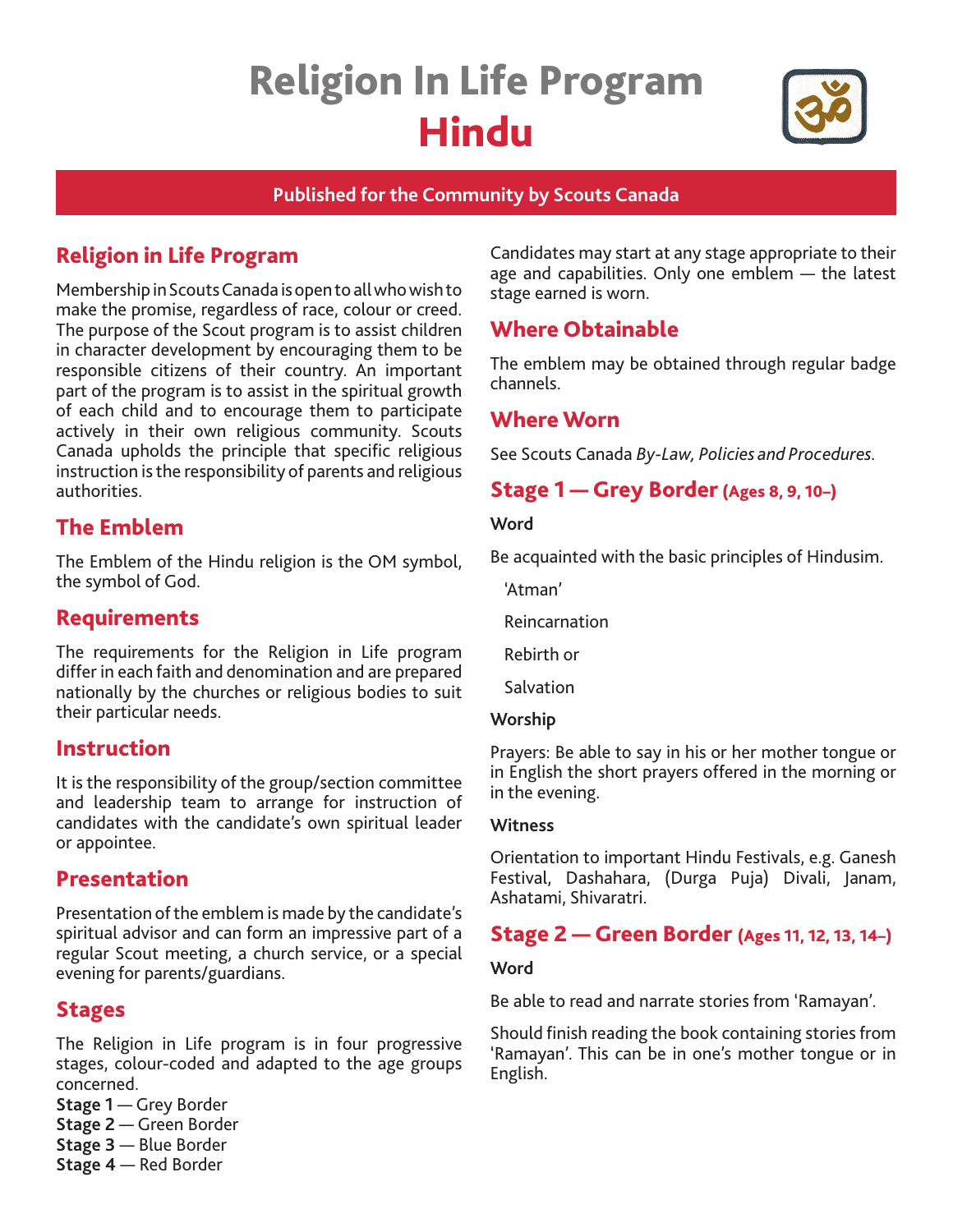Should know in particular the following:

- 1. Ram's marriage
- 2. The fulfillment of the pledges given by King Dasharath to KaiKayi
- 3. Exile of Ram
- 4. Ravan the King of Lanka
- 5. Rams, Sita and Laxman in exile and how Sita was kidnapped
- 6. Sita's imprisonment
- 7. War with Lanka and relieving Sita
- 8. Rama's return to Ayodhya
- 9. Ram Navami Day in Hindu Calendar.

#### **Worship**

Should offer prayers in the morning and evening.

Be able to recite at least 3 verses in mother tongue or Sanskrit.

#### **Witness**

Visits to some temples. Be able to join the prayers in co-operation with others.

# Stage 3 — Blue Border (Ages 14 to 17)

#### **Word**

Be able to read and narrate the stories from 'Mahabharat'.

Should finish reading stories from 'Mahabharat' in mother tongue or English.

Should know in particular the following:

- 1. Pandavas and Kauraras
- 2. Krishna's birth
- 3. Story of Arjun
- 4. Special virtues of Dharmrag and Bheema and Arjun
- 5. Draupadi's ordeals
- 6. War between Kauraras and Pandavas
- 7. 'Gokul Ashtami'day celebration

#### **Worship**

Should offer prayers in morning and evening.

Should add to some Sanskrit vocabulary and know

three verses in Sanskrit or say at least one Arati in mother tongue.

#### **Witness**

Visits to temples. Do voluntary work to help carry out or participate in one religious program at least in a year.

## Stage 4 — Red Border (Age over 17 years)

#### **Word**

Should read and understand at least two chapters from 'Bhagavat Geeta'.

Try to memorize at least ten verses from any of the above chapters or to commit to memory the English version of the above verses.

#### **Worship**

Should be rigidly following the morality rules re: truth, cleanliness, modesty.

Spend time in reading about other religions (at least one) such as Christianity, Islam, Judaism, Buddhism.

Should read biographies (at least one) of Swami Ramkrishna, Swami Vivekanand, Mr. Mohandas, K. Gandhi, Mr. B.G. Tilak.

Should know by personal example the way to behave with members of the society and participate in serving the community where one lives.

#### **Witness**

Two community persons should testify whether the person is following principles of behaviour mentioned above.

# Reference Books on Hindu Religion

'Ramayan'

by C. Rajagopalachari or by any other author

'Mahabharat'

'Geeta'

Story of Ramayan

by Bani Roy Choudhary

(Hemkunt Press — Publishers, I-E/15, Patel Rd., New Delhi)